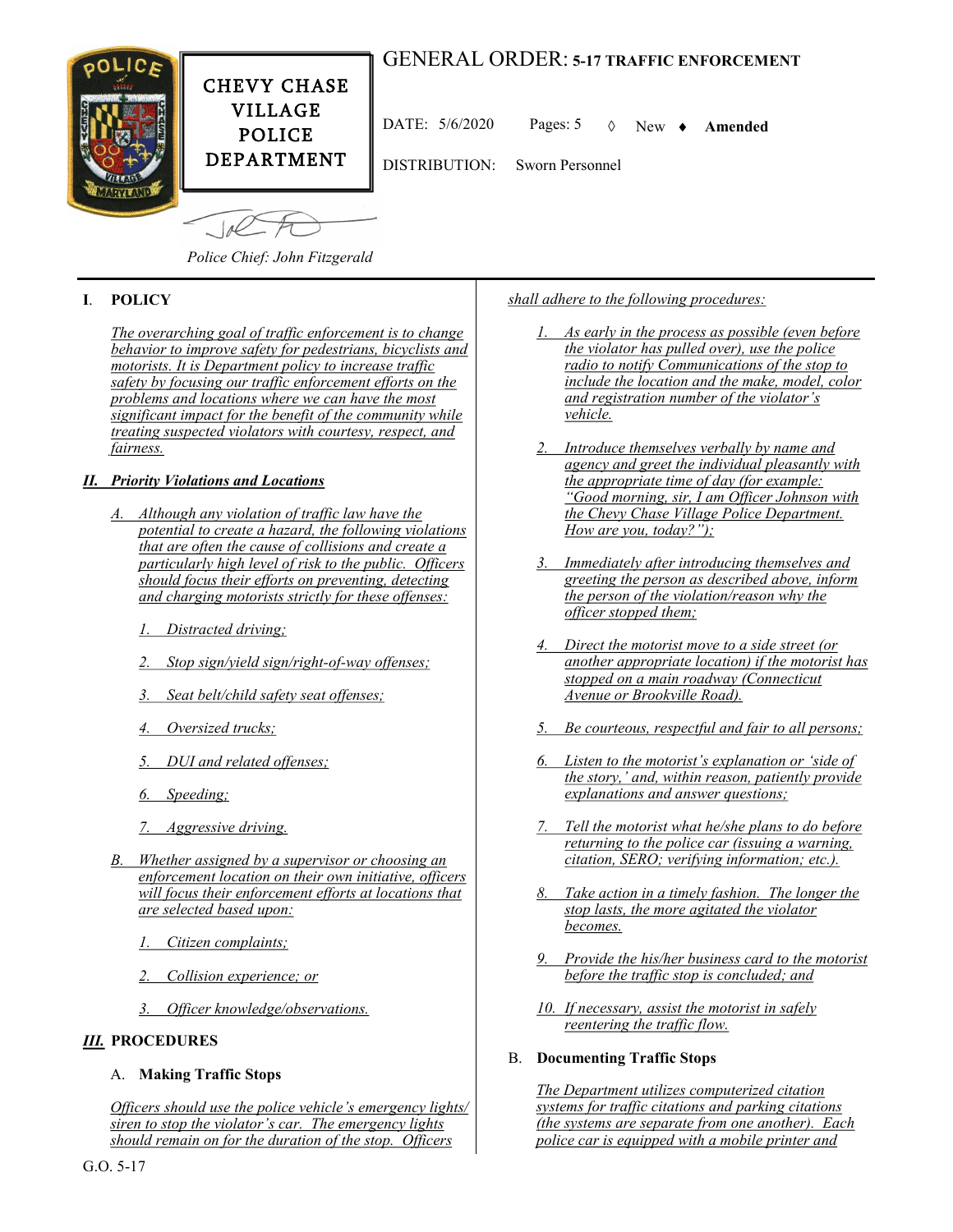*e-*citation software.

- *1. Officers should use the e-citation application to issue tickets unless the application is unavailable for some reason; in that case, the officer should default to a handwritten citation.*
- *2. Unless one of the below exceptions applies, officers should document every traffic stop with the issuance of a warning, a citation, or an ERO as appropriate. Exceptions include:*
	- *Circumstances when an officer must abruptly leave the traffic stop (e.g. the officer must respond to a priority call, etc.), or*
	- *The officer becomes aware of other circumstances that would make it unreasonable to prolong the traffic stop in order to issue one of the above documents (the motorist is dealing with a legitimate emergency; the officer determines that there was no violation, etc.).*
- *3. If the officer does not issue a document (warning, citation, ERO) to the driver, the officer must either note their reasons in writing within CODY, or they must state, on the police radio, why they did not issue a document.*
- *4. If the officer uses the police radio to state his/her reasons for not issuing a document, dispatchers shall note the officer's stated reasons in the comment field in CODY.*

#### **C. Written warnings.**

- 1. Written warnings may be issued to a violator whenever a *non-incarcerable* traffic or parking violation has been committed *and the officer believes that, based on the circumstances known to him/her at the time, a warning will suffice to change the driver's behavior*. No verbal warnings will be issued.
- 2. *A warning by its nature, is intended to educate the violator and when properly issued, can be more effective than any other type of enforcement action*.
- **D. A traffic or parking citation** should be issued to violators who:
	- 1. Jeopardize the safe and/or efficient flow of traffic, or
	- 2. Engage in hazardous moving violations, or
	- 3. Have a history of traffic violations, or
	- 4. Operate unsafe and/or improperly equipped vehicles.

### **E.** *Mandatory citation for at-fault drivers in collisions.*

- *1. When an officer investigates a collision (PDC or PIC) and determines that a driver has committed a violation causing the collision, the officer shall issue a citation to the at-fault motorist.*
- *2. If the officer does not issue a citation, the officer's narrative must describe the circumstances which made fault less clear (differing accounts from motorists; both drivers contributed, etc.), and the narrative must assign primary fault whenever the investigation supports that conclusion.*

#### **F. Providing Explanations and Answering Questions**

Unless the recipient does not want the *officer to explain the* citation (charges and how to handle the ticket), issuing officers will provide *the recipient with* information about the citation, including, but not limited to:

- 1. Whether the violation *requires the recipient to appear in court* ("Must Appear"), and
- 2. *The various ways a recipient may resolve the citation to include*:
	- How to request a trial;
	- The optional ways to pay;
	- How to request a waiver hearing (pleading 'guilty with an explanation').
- 3. Providing officer safety is not compromised, and the flow of traffic is not impeded, officers should *make a reasonable effort* to answer *the recipient's* questions about the citation or violation.
- **G.** *Physical arrests for traffic violations. The power to make arrests for traffic violations is found in section 26-202 of the Transportation Article of the Annotated Code of Maryland.* In general, a police officer may arrest a person without a warrant for a violation of the Maryland Vehicle Law (this includes any rule or regulation adopted under the vehicle law or for a violation of any traffic law or ordinance of any local authority of this State) **if:**
	- 1. The person has committed or is committing the violation within the view or presence of the officer, and the violation is any of the following:
		- A violation of Title 21-1411 or Title 22-409 of the Transportation Article relating to vehicles transporting hazardous materials; or,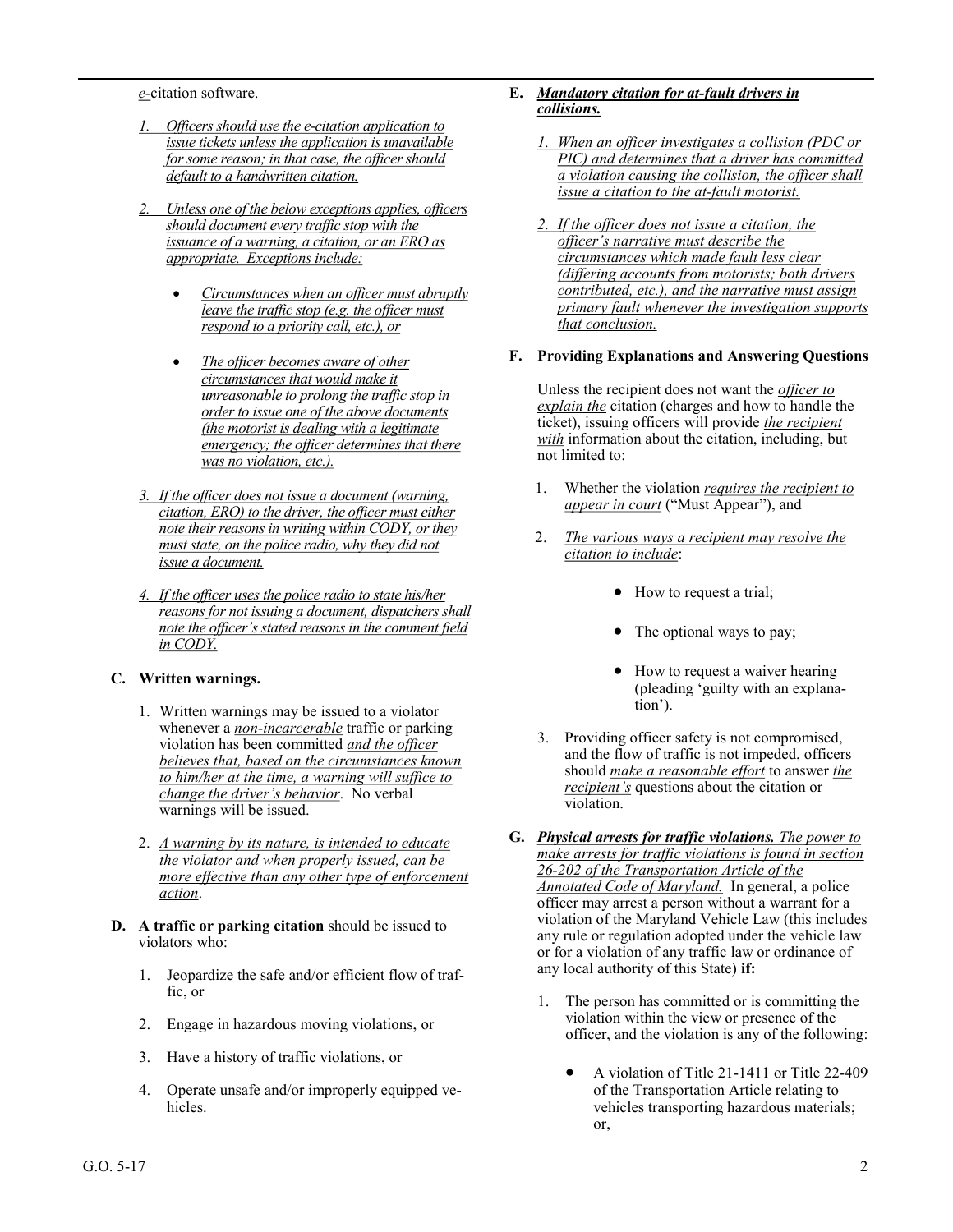- A violation of Title 24-111 or Title 24.111.1 of the TA relating to the failure or refusal to submit a vehicle to a weighing or to remove excess weight from it.
- 2. The person has committed or is committing the violation within the view or presence of the officer, and either:
	- The person does not furnish satisfactory evidence of identity; or,
	- The officer has reasonable grounds to believe that the person will disregard a traffic citation.
- 3. The officer has probable cause to believe that the person has committed the violation and the violation is any of the following:
	- Driving or attempting to drive while intoxicated, while under the influence of alcohol, or in violation of an alcohol restriction;
	- Driving or attempting to drive while under the influence of any drug, any combination of drugs, or any combination of drugs and alcohol or while under the influence of any controlled dangerous substance;
	- Failure to stop, give information, or render reasonable assistance as required by TA 20-102 and TA 20-104 in the event of an accident resulting in bodily injury to or death of any person;
	- Driving or attempting to drive a motor vehicle while the driver's license or |privilege to drive is suspended or revoked;
	- Failure to stop to give information as required by TA 20-103 through TA 20-105, in the event of an accident resulting in damage to a vehicle or property;
	- Any offense that caused or contributed to an accident resulting in bodily injury to or death of any person;
	- Fleeing or attempting to elude a police officer.
	- Driving or attempting to drive a vehicle in violation of §16-101 of this article (driving without a license);
	- A violation of  $\S$  14-110(b), (c), (d), or (e) of this article (altered or forged documents and plates); or
- A violation of  $\S 21-1116(a)$  of this article that results in serious bodily injury to another person (race or speed contest).
- 4. The person is a non-resident and the officer has probable cause to believe that the person has committed the violation and it contributed to an accident.
- H. An adult physically arrested for a traffic offense shall be taken without delay before a Court Commissioner, unless the arresting officer, in his/her discretion, releases the individual upon the individual's written promise to appear for trial.

When a physical arrest is made and the violator is taken before the Court Commissioner, the traffic citation(s) issued to the violator must be accompanied by a completed "Statement of Probable Cause – Arrest on Traffic/Natural Resources Citations," (District Court Form DC/CR4), for presentation to the Commissioner.

- I. A juvenile may be taken into custody for a traffic offense; however, he/she will not be transported to the Court Commissioner.
	- 1. Juveniles will be transported to a processing facility (*2nd* District Station) and their parent/ guardian contacted and advised of the circumstances under which the juvenile was taken into custody.
	- 2. If a juvenile's parent/guardian refuses to accept custody, the arresting officer will notify the Department of Juvenile Services (*301-610-8500*) during business hours or contact ECC and have them *contact* the on-call Intake Officer after business hours.

## **IV. TRAFFIC CITATION BOOKS**

- A. To ensure security and accountability, state traffic citation books will be securely stored in the Property/Evidence Room. The *Lieutenant and the Property/Evidence Custodian* will have keys to the Property/Evidence Room.
- B. Officers needing citation books will request them from the *Lieutenant*.

## **V. PROCESSING ISSUED CITATIONS**

- A. To maintain security of issued citations, before the end of the issuing officer's tour of duty, he/she will turn in all citations issued during that tour of duty. The citations will be placed in the mailbox marked "citations" located in the Report Room.
- B. Communications personnel *shall*:
	- 1. *Enter data from* the citation into the CODY RMS.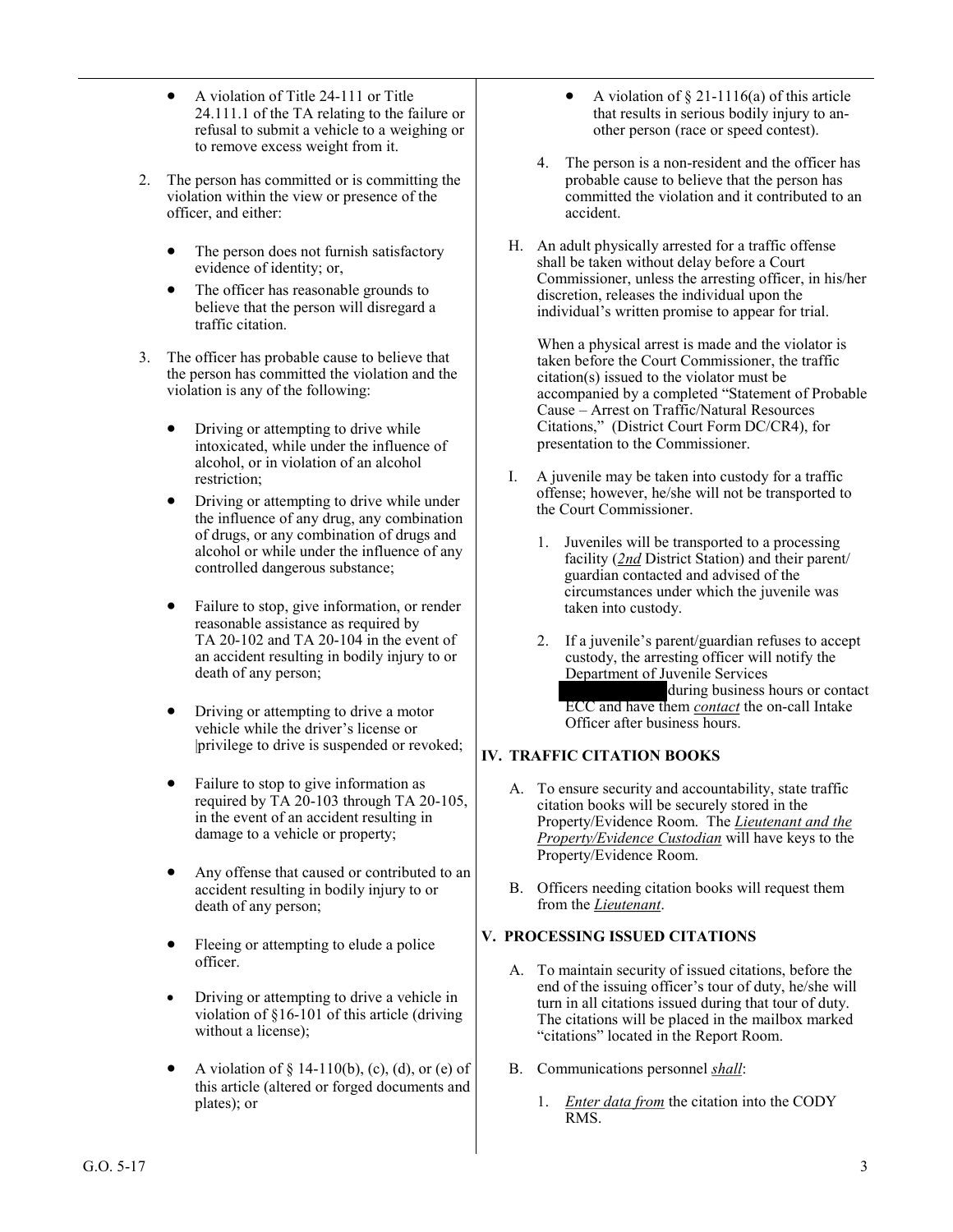- 2. *For handwritten citations, list each* issued citations on a District Court Citation Transmittal Sheet and *send* the sheet and the citations to the District Court *(electronically-generated citations do not need to be transmitted to the court; data from these citations is automatically entered into the court database as soon as the citation is generated)*.
- 3. *File* the "Station Copy" of the citation in the station files located in the Communications Center.
- 4. *Enter disposition information into CODY for each citation when the District Court provides it.*

### **VI. ADMINISTRATIVE VOIDANCE OF TRAFFIC CITATIONS**

- A. No police department employee has the authority to void a traffic citation prior to trial. Traffic citations can be administratively voided only by the State's Attorney for a valid reason.
- B. Any request for voiding a citation must:
	- 1. Be submitted in writing in the form of a memorandum addressed to the State's Attorney through the chain of command;
	- 2. Include the facts of the case and the reasons justifying the voidance request;
	- 3. Be reviewed by a supervisor;
	- 4. Be endorsed by the Chief of Police; and
	- 5. Sent, along with a copy of the citation that is the subject of the voidance request, to the State's Attorney's Office.

#### **VII.RECOMMENDING DRIVERS TO MVA FOR RE-EXAMINATION**

The following procedures will be used when an officer encounters a motorist that the officer reasonably believes is incapable of safely operating a motor vehicle due to a medical, mental or physical condition.

- A. *Complete and submit an MVA "Request for Re-Examination" form pursuant to TA 16-207. The can easily be done via the Delta+ platform*.
- B. The officer must be specific as to what actions of the driver led the officer to the impression that there was a need for re-examination.
- C. Officers shall document the submission of the Request for Re-Examination in an incident report.

## **VIII.PEDESTRIAN AND BICYCLE VIOLATIONS**

A. By law, pedestrians (TA 21-501) and bicyclists

(TA 21-1202) must obey the traffic laws. When deciding the proper level of enforcement, officers will adhere to the following policy:

- 1. *Traffic violations committed by pedestrians and bicyclists* should be *addressed with a warning and an explanation of the law* unless their behavior was flagrant or they exhibited a willful disregard for their safety and/or that of others.
- 2. If the violation was flagrant or repeated, the officers should consider issuing a traffic citation appropriately charging the violator.
- B. The Montgomery County Code applies in the Village and requires children *18* years of age or younger to wear a bicycle helmet while riding or being carried on a bicycle, including bicycles with "training wheels."
- C. Parents/guardians must not knowingly permit their children to ride a bicycle without a helmet approved by the Snell Memorial foundation or the American National Standards Institute.
	- 1. The law applies to bicycles ridden on public streets, rights-of-way (*including sidewalks*), and bicycle paths.
		- The rider—whether an adult or a minor may be charged with Section 7-2 of the County Code.
		- If the parent of a minor knows that their minor child is riding or being carried on a bicycle without a helmet, the parent may be charged with Section 7-6 of the County Code.
	- 2. A fine for a violation of the Code may be waived for a first violation if proof is shown that a bicycle helmet has been obtained since the violation was issued. The fine might be waived for a second or subsequent offense.
- D. *Section 7 – 5, which also applies in the Village, requires bicycles to be registered. The Police Department will assist Village residents in registering their bikes.*

## **IX. OFF-ROAD VEHICLE VIOLATIONS**

Traffic enforcement of Off-Road Vehicles, including Dirt Bikes, Snowmobiles and Mopeds will be handled as follows:

- A. An officer observing an *unregistered* off-road vehicle *being* operated on the public roadways *or rights of way* in violation of the law shall take appropriate enforcement action.
- *B. State law (§6-404 of the Criminal Law Article) prohibits the operation of off-road vehicles on private property unless the operator possesses*